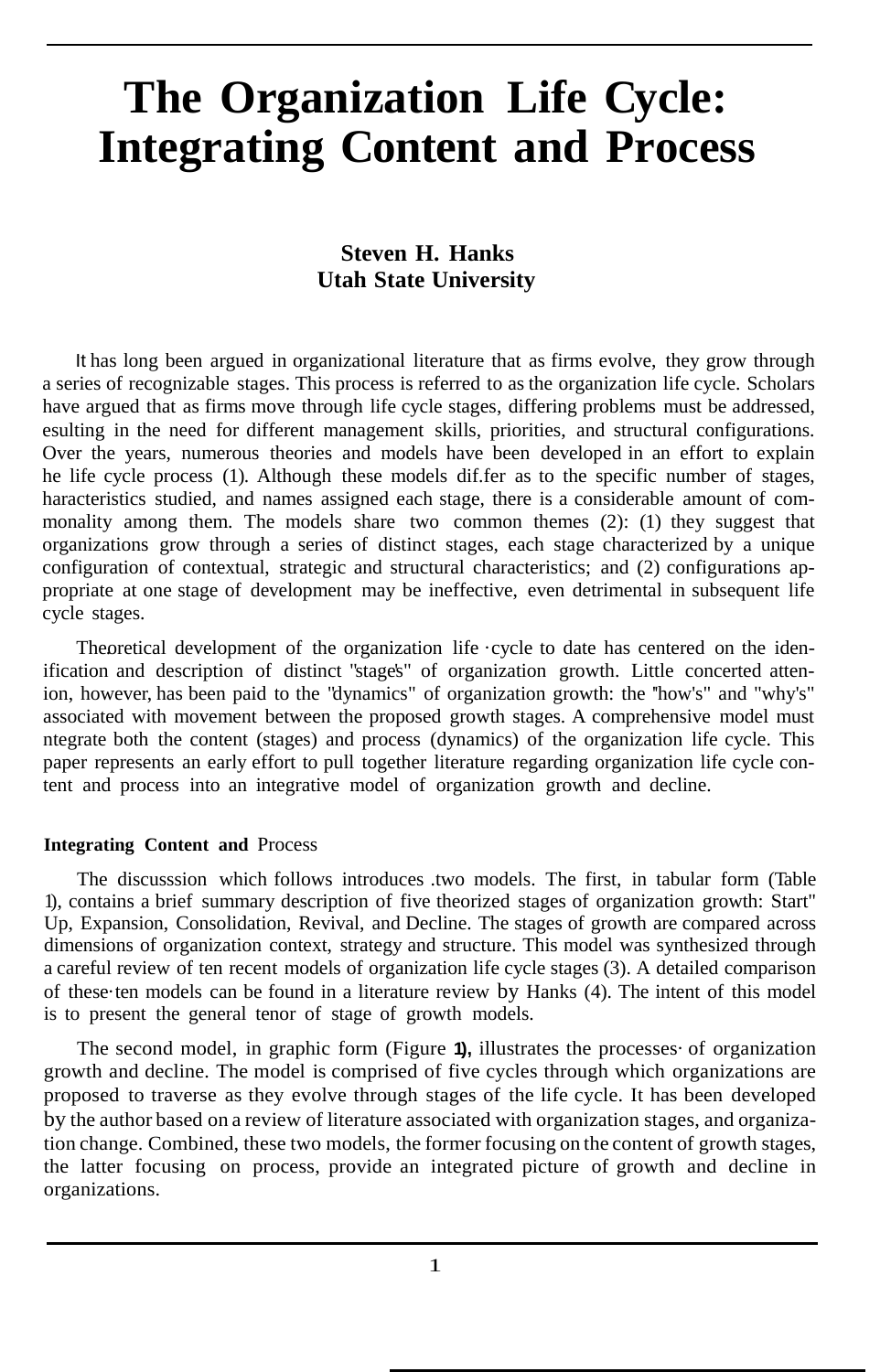#### Organization Birth

. *!* . . Beginning in the top left comer of Figure 1, we can chart the genesis of the organization. As illustrated in the model, the predecessor of organization formation is an idea, some niche or area of need in the-marketplace (5). As the entrepreneur begins' to act upon·the idea, transforming dreams into a tangible product or service, the organization is formed. Once developed, the product or service is presented to the marketplace. In this model, the term marketplace is used very broadly to encompass both the general and competitive environments in which the organization operates. Market acceptance means that a dema nd for the product is present and customers are willing to purchase the organizati\_on's product or service. Assuming growth is desirable to organization founders, the organization must now scale up to meet product demand. This means hiring additional people and increasing production capacity.

. Transforming an idea into a viable product and getting the basic organization up and running are the focal.tasks in the first stage of the organization life c:ycle, *Start-Up.* As illustrated in Table 1, the Start-Up organization is new, or very young, has few employees, and its growth rate is inconsistent. At this stage the entrepreneur must take substantial risk, of ten mortgaging personal assets, to obtain needed start-up capital.

· Mqst 'firms at thi.s stage pursue a niche strategy, presenting a very narrow product line, often a single product to a single market. The new venture generally undertakes major and frequent product innovations (6). Major investments are made in product development, plant and equipment, and working capital  $(7)$ .

Formal organization structure is almost non-existent during the Start,Up stage. A simple organization structure is generally employed, staffed by the founder who supervises the work of a few employees. job assignments are very general. The tone is flexible, informal and personal. Thre are few if any formal systems; planning and control occurs on an ad hoc, often, intui, tive basis. Deision making is highly centralized in the organization founder.

Key skills during the Start-Up stage include creativity (8), market vision, intense commitment and the willingness to undertake risks (9), on the part of the founder. The founder must be an adept "hands-on'', results-oriented doer. The organization must be "up and running''. as quickly as possible if it is to survive.

### Growing Pains and the Configuration Crisis Loop

' As the organization increases in size, it increases in complexity, and faces- new problems. Life cyde theorists argue that increased size and complexity place new demands 'on .the organization, often rendering existing organization structures and systems ineffective. Thus; if the organization wishes to continue to serve the marketplace in an efficient manner, organiza, lion structure and systems must be reconfigured to better fit the organization's current size, complexity and focal problems.

How can organization managers tell when it is time for reconfiguration? Flamholtz argued that as organizations outgrow their existing structure and system3, they begin to experience "growing pains" (10); These include:

 $\cdot$  . : .

- 1. People feel that "there are not enough hours in the *day:'*
- 2. People spend too much time "putting out fires:'
- 3. People are not aware of what other people are doing.
- 4. People lack understanding about where the firm is headed.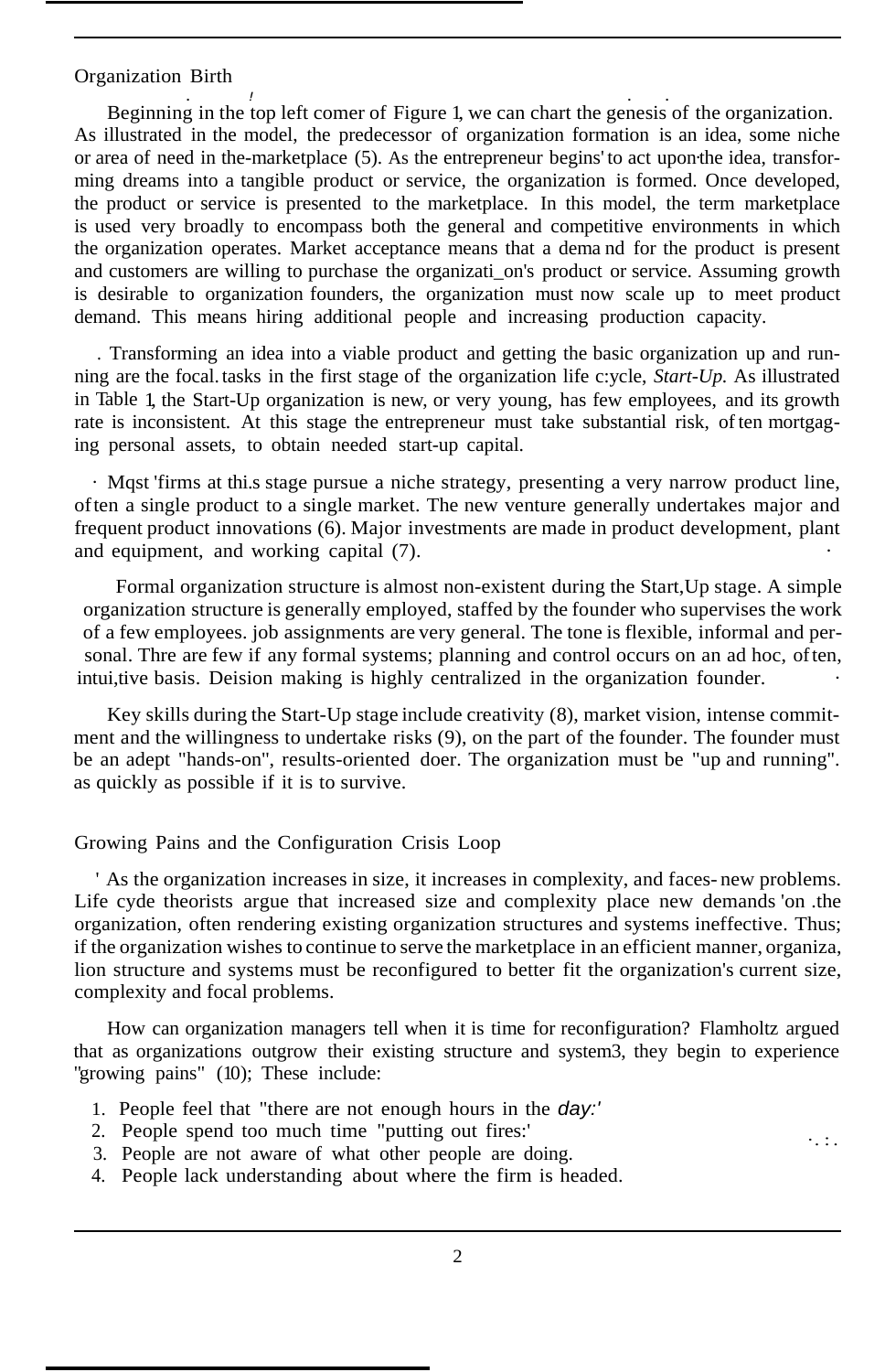|                | <b>Start-up Stage</b>                                                                 | Expansion SU.ge                                                                       | Cori.olidillion Suge                                                  | <b>Revival Stage</b>                                          | Decl                   |
|----------------|---------------------------------------------------------------------------------------|---------------------------------------------------------------------------------------|-----------------------------------------------------------------------|---------------------------------------------------------------|------------------------|
|                |                                                                                       |                                                                                       |                                                                       |                                                               |                        |
|                | Young.                                                                                |                                                                                       |                                                                       | Older                                                         | Any                    |
|                | Small.                                                                                |                                                                                       | Large.                                                                | Largest                                                       | Decl                   |
| $\ddot{\cdot}$ | Inconsistent                                                                          | Rapid positive                                                                        | Slow growth                                                           | Rapid positive                                                |                        |
| ks or          | Identify niche: Obtain<br>resources; Build pro-<br>totyf"."; Set up task<br>structore | \blume production<br>and d.istribution;<br>Capacity expansion;<br>Of"."rating systems | Make business pro-<br>fitable; Expense control;<br>Management systems | Divenificationl<br>Expansion of pro-<br>duct/market !ICOf"."  | Revi<br>miss           |
| et             | Niche strategy; Single<br>product & market                                            | Broadened, but                                                                        | Contained lines, limited<br>line                                      | Segmentation & multi-<br>ple markets                          | Cons<br>sif            |
|                | Plant & equipment;<br>\.\brking capital                                               | Working capital;<br>Capacity expansion                                                | Pl.ant maintenance &<br>market position                               | Acquisition of other<br>businesses                            |                        |
| t              | Major and frequent pro-<br>duct iruiovations                                          | Incremental product<br>innowtioru                                                     | Few product<br>innovations;                                           | Enter new markets via<br>acquisition                          | Nn.<br>inrn;<br>,,,,,, |
|                |                                                                                       |                                                                                       |                                                                       |                                                               |                        |
|                | Undifferentiated; Simple                                                              | Departmentalized.;<br>Functional                                                      | Departmentalized;<br>functional                                       | Divisional                                                    | Most                   |
|                | informal. personal.<br>policin<br>flble;                                              | Ibrmal systems begin<br>to emerge, but en-<br>forcement i9 lax                        | lbrmal, bureaucratic;<br>Plannirig and control<br>systems enhm::ed    | Formal, bureaucratic;<br>Operating decisions<br>decentralized | Exce                   |
| n:             | Highly centralized. in<br>founder                                                     | Centralized; Umited<br>delegation                                                     | Moderately centralized.;                                              | Decentralized                                                 | Mod                    |

### Table 1.Summary of Life Cycle Stages

zes, 1989; Greiner, 1972; Galbraith, 1982; Baird & Meshoulam, 1968; Kazanjian, 1988; Smith, Mitchell & Summer, 1985; Miller & Friesen, 1984b; Ramholtt, ott & Bruce, 198'1.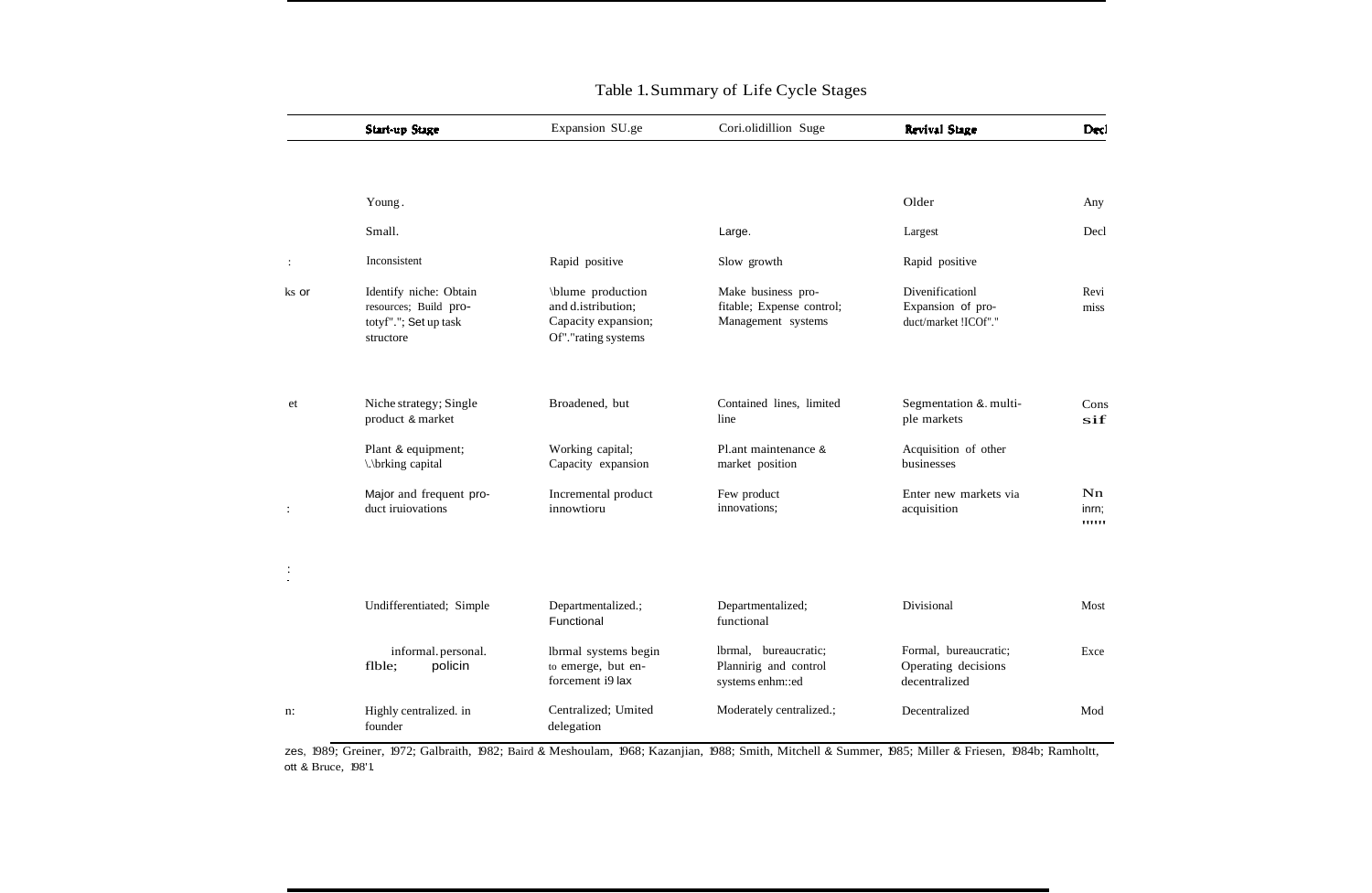# Figure 1: Model of Organization Growth and Decline



5 4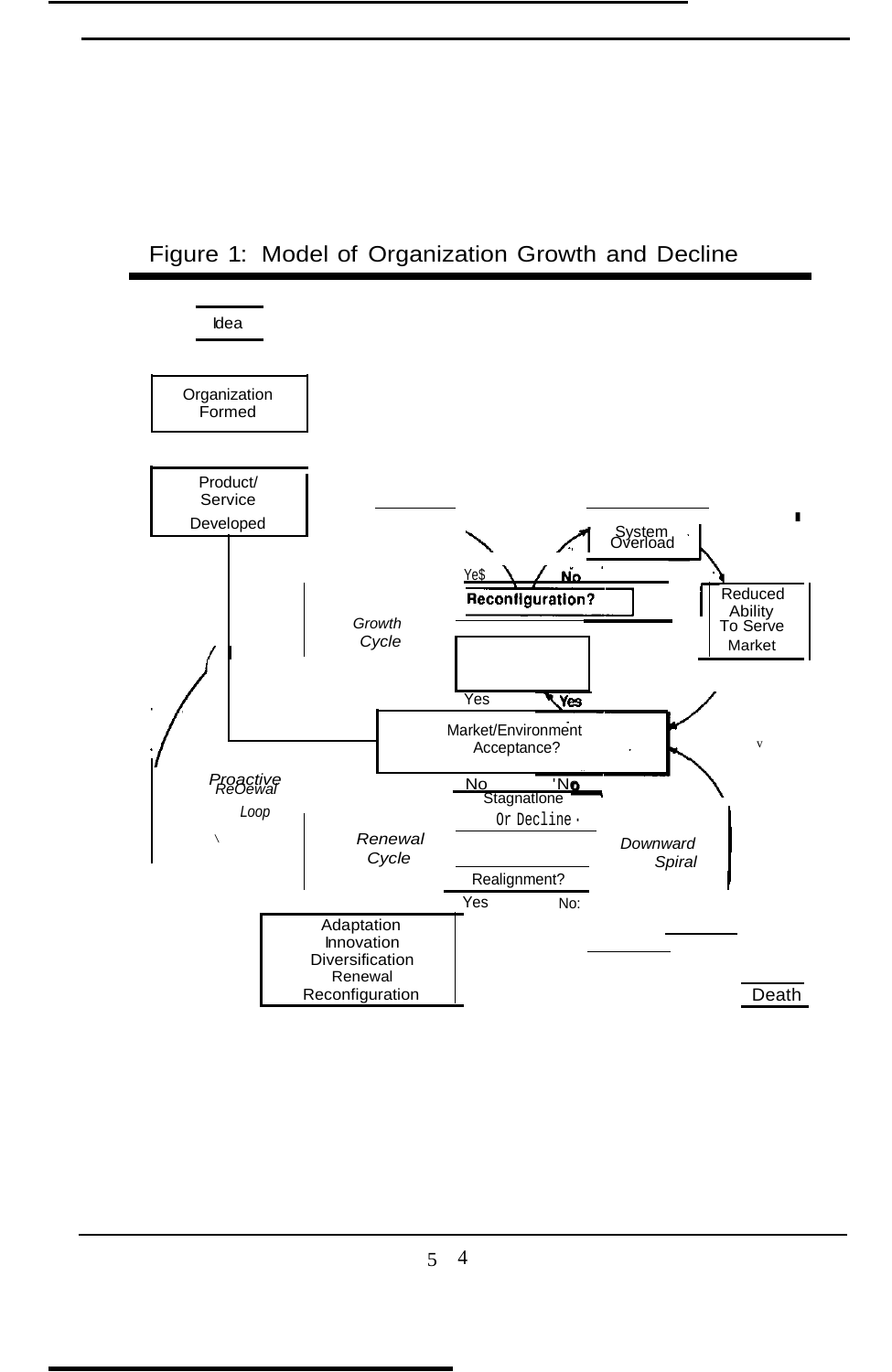- 5. There are too few good managers.
- 6. People feel that "I have to do it myself if I want to get it done correctly:'
- 7. Most people feel meetings are a waste of time.
- 8. When plans are made, there is very little follow-up, so things just don't get done.
- 9. Some people feel insecure about their place in the firm.
- 10. The firm continues to grow in sales but not in profits.

According to Flamholtz, occurrence of these growing pains is a signal that the existing configuration is no longer adequate. Successf ul reconfiguration enables the organization to efficiently serve the market and continue around the *Growth Cycle.*

What happens when the organization fails to appropriately reconfigure? Organizations which are unable to execute an appropriate reconfiguration leave the Growth Cycle, and follow the *Configuration Crisis Loop* (see Figure 1). Failure to reconfigure creates an overload on existing structure and systems; which in tum inhibits the organization's ability to efficiently serve its market. Initially, the system overload may be minor, having little impact u pon the firm's ability to serve the market. However, as the organization continues to increase in size and complexity, the overload becomes severe and the organization faces a major developmental crisis. Unless resolved, the organization's products will become less desirable in the marketplace, perhaps due to problems with price, quality or poor service, and the organization will begin to experience a period of stagnation or decline.

### Stages **and the Growth** Cycle

Assuming management can successfully reconfigure, the organization continues along the Growth Cycle, moving into Stage II, *Expansion.* Rapid growth brings new challenges to the organization. To meet increasing product demand, production capacity must be expanded and additional people.hired. The organizaiion must devlop the ability 'to produce and distribut its products or services in volume to an increasingly diverse set of customers. Existing physical, financial, human and informational resources are stretched to the limit. Ensuring adequate supplies of these resources becomes a major task. Some economies of scale and experience sho\_uld be attained during this stage.

During the Expansion stage, the product line may be broadened somewhat, but is still quite limited. Product innovations tend to be incremental. To meet growing demand, major investments must be made in working capital and production capacity (11).

Moderately formal systems and structure begin to emerge during the Expansion stage: Functional departments are formed for key areas of engineering, production, marketing, and administration, and the structure changes from simple to functional. Operating systems are developed in areas such asresponsibility accounting, basic budgets and control reports, work standards and personnel systems (12). While these systems may be in place, enforcement is often inconsistent due to the frantic pace of growth. While decision processes are still quite centralized, they are less so than in the Start-up stage. Functional managers are now involved **in some decisions.**

In examining differences between the Start-Up and Expansion stages, it is apparent that a number of significant transitions must' take place. At this point in time the organization's product is fully developed and is receiving a positive acceptance in·the marketplace. Contextual changes (age, growth rate and size), may occur in the natural course of serving the marketplace. Changes in strategy and structure, however, require significant managerial attention. Success in the Start-Up stage came from creativity, flexibility and informality. To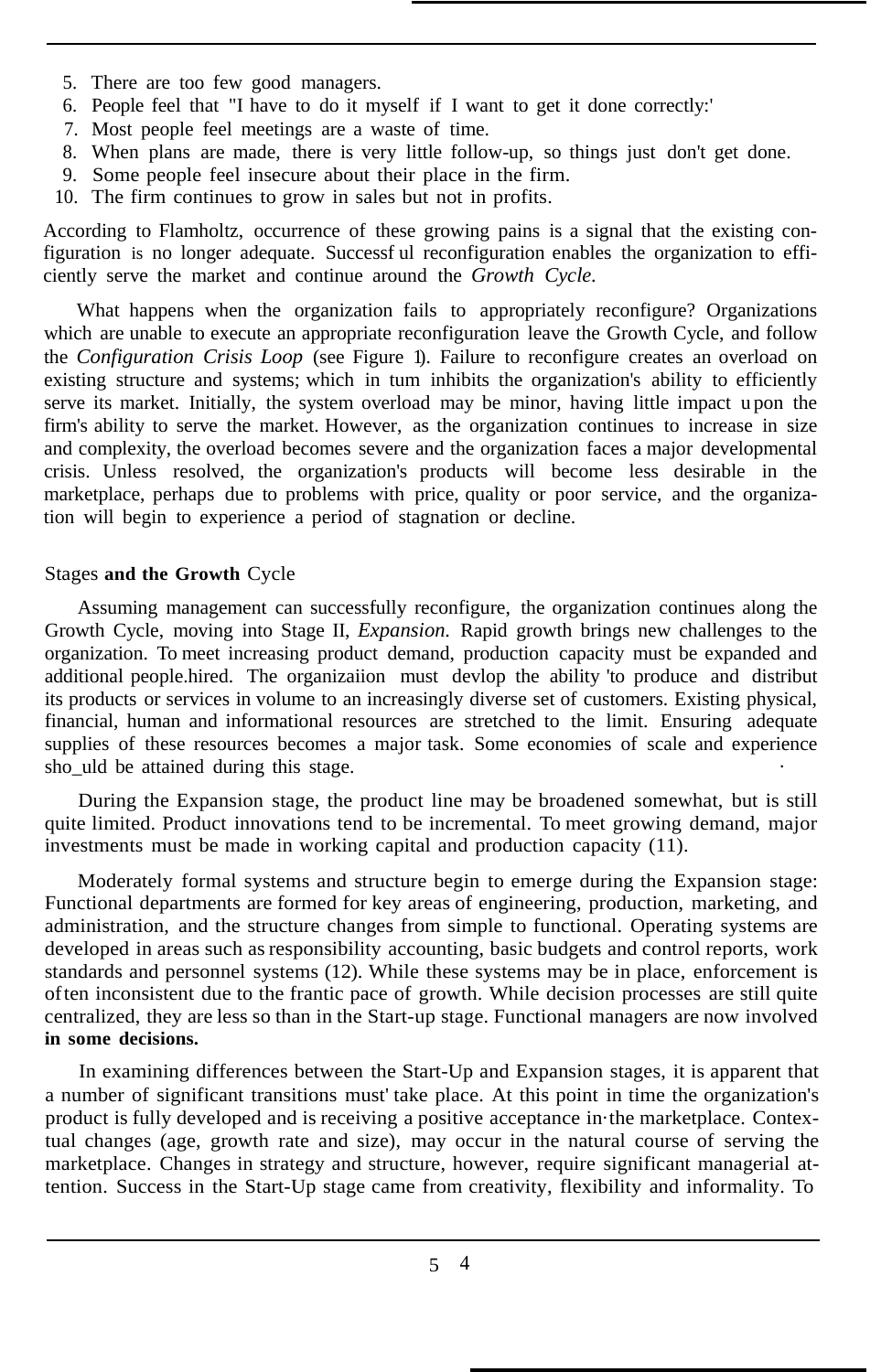succeed in the Expansion stage, creativity must be tempered, as the organization learns to produce involume, flexibility must be replaced with basic operating systems and the emergence of a functional structure. While still comparatively informal, some formalization is added.

It is often difficult to convince successful entrepreneurs of the need for reconfiguration. According to Galbraith reconfiguration may seem illogical, given the firm's present success:

Herein lies the trap. Success during the prototype stage provides energy, commitment, confidence, esprit de corps, and a belief (which is a valid one) that success was in part due to the lack of structure and constraint. For many people, the current organization, or lack thereof becomes an end in itself. The attractiveness of this venture organization is why they joined. Then when the next stage begins and requires structure, these people resent the change to their eventual detriment (13).

Galbraith argued that venture founders must learn to think "stagewise," recognizing the need for reconfiguration as the organization grows in size and complexity.

Now, having made the transition from Start-Up to Expansion, assuming (1) market conditions remain relatively constant, (2) demand for the firm's products continues to grow, and (3) the organization continues to meet that demand, the organization will experience continued growth. More employees are hired to provide the firm's products to an increasingly diverse grou p of customers. Eventually, the firm again reaches a threshold where existing structure and systems are no longer adequate. Again, reconfiguration is essential if the firm is to continue along the growth cycle.

*Thus, each* circumvention *of the growth cycle can be viewed* as *a stage of development* in *the* organization *life cycle.* Organization life cycle theorists propose that an organization evolves through several stages of development as the firm grows from inception to maturity. Assuming management can make the necessary transitions and continues to effectively serve the marketplace, given our five stage model, the organization can be expected to circumvent the Growth Cycle twci more times: once on the Consolidation stage, and once in the Revival stage. "

A major end-of-stage crisis which often inhibits transition from the Expansion stage to the Consolidation Stage is the "founder or family trap'' (14). This occurs when the founder or founder's family is unwilling or unable to delegate responsibility effectively. This inability to "let go;' or to constantly override decisions of subordinates, results in a decision making backlog, greatly compromising the ability of functional departments to carry out their roles within the organization. The solution to this crisis is effective delegation. In some cases the founder may be able to discipline himself to do this. However, it is often necessary for the founder to remove himself from day to day operations, accepting a strategic "chairman of the board" type role, or perhaps chief technical officer role.

At Stage III, *Consolidation,* the organization is larger ttin during the Expansion stage, but growth is occurring at a slower rate. Cost control and productivity become key concerns, as the focus turns from growth to profitability. There is some consolidation of the product line, but the product is sold through multiple channels. Product innovations are incremental, often following changes in competing products. Emphasis turns from product innovation to process innovation, designed to improve production efficiency and reduce unit costs. Major investments are directed toward plant maintenance and retention of market share.

During the Consolidation stage, the organization retains its departmentalized, functional structure; however, the structure and systems become more formal and bureaucratic than in the Expansion stage. The management hierarchy consists of several levels and top management is comprised of a team of professional managers (as opposed to the entrepreneurial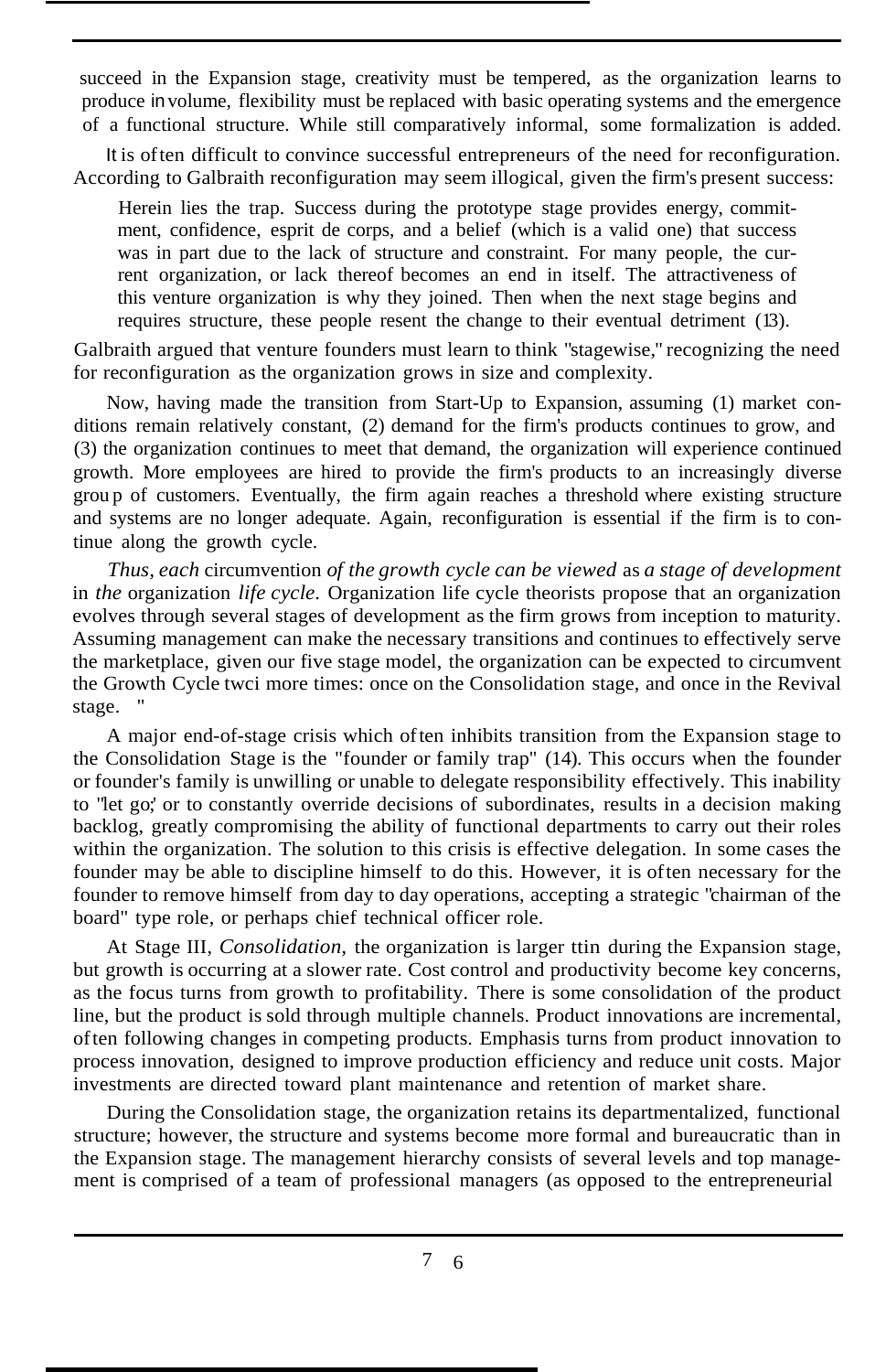management in the earlier two stages). Decision making becomes less centralized and a more articipative management style is employed. Formal planning and control systems are stablished and enforced through careful attention to variances. Rules are established and olicies institutionalized. Effective leaders at this stage must be adept at formal planning, rganization and administration.

End-of-stage crises which often occur in the later-Consolidation stage include excessive ureaucracy, loss of responsiveness to environmental changes, and market saturation. The olution to these crises generally involves some combination of diversification, decentralizaion, and o'rganization renewal.

In Stage Iv, *Revival,* the organization reaches its largest size as it again experiences a period f rapid positive growth, spawned by an expansion or diversification of the product market cope. Expansion of product market scope can be achieved through any of several strategies ncluding market segmentation, acquisition of related or unrelated businesses, or developing ew products or services internally.

As the organization begins serving multiple markets, its environment becomes dramatically more complex and heterogeneous. In response, Stage IV organizations generally adopt a diviional form of structure, granting considerable autonomy to product groups or divisions. trategic planning and control systems become increasingly more formal and sophisticated t the corporate level, but operating decisions· at the business level are decentralized to the ndividual divisions. As corporate management no longer controls day to day operations, ultural control becomes more important.

A major challenge faced by firms at this stage is integration. Care must be taken to ensure hat management systems are sufficiently sophisticated to oversee a diverse conglomeration f organizations. Care·must be taken to avoid overcontrolling these organizations, making them neffective. Yet, sufficient control must be maintained to ensure that vital synergies between **usiness units occur.**

The first four tages of the organization life cycle have now been introduced. Each stage s characterized by a unique configuration of variables related to organization context, stra.tegy nd structure, and one circumvention of the Growth Cycle. As the organization grows in size nd complexity, it reacl)es certain threshold points, where the existing configuration is no longer dequate and reconfiguration is necessary for the organization to continue to grow.

### **Environmental Alignment**

Our discussion of the Model of Organization Growth and Decline (Figure 1) has now inluded two of the five cycles: the Growth Cycle and the Configuration Crisis Loop. Our attenion now turns to the three remaining cycles: the Renewal Cycle, the Declining Spiral, and he Proactive Renewal Loop.

**·In addition to reconfiguring organization structure and systems, organization managers** must caref ully watch for, and ideally, anticipate changes in the marketplace: consumer tastes may change, competitors·may provide competing products which better serve the emerging market, the market may become saturated, technologies may change, economic conditions may impact spending patterns, etc. Though an organization may have an appropriate internal configuration, a firm may still find itself in a declining position due to changes in the marketplace. Adjustments must also be made to retain a viable "fit" between the organization and the marketplace.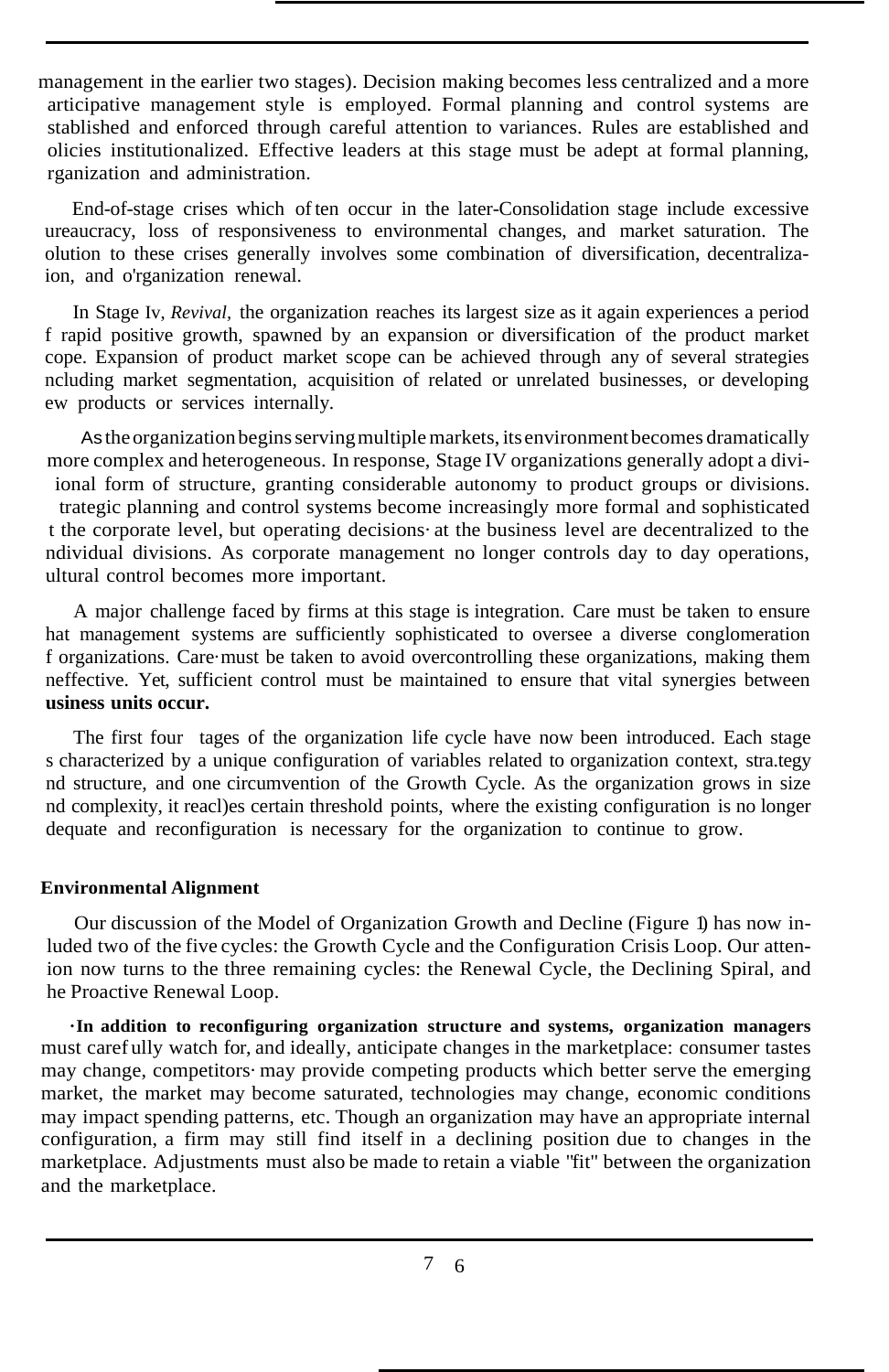### **Organization Decline, Renewal and Death**

What ha ppens .when the organization experiences diminished acceptance in the marketplace? Diminished acceptance means the organization is no longer growing, at least in terms of its level of seJ"Vice in the marketplace (15). The organization moves into a period of stagnation or decline. The stagnation/decline loop can also be entered from the structural crisis loop when the organization reaches the point of inefficiency that market acceptance begins to diminish. ·

Stage V, *Decline,* (see Table 1) occurs as the orgariizatiOn experiences diminished markei acceptance. Firms can enter decline from any of the preceding stages (I-IV). It is characterized by declining size and sales, and consolidation of product lines and markets. The level of product development at this stage is likely to depend on the business strategy of the organization. If the firm is pursuing a harvest strategy, or has reached a state of lethargy, little or no product development will be taking place: On the other hand if the firm is pursuing a turnaround strategy, the pace of product development may be frantic. The focal business task of declining organizations is organization renewal.

·Assuming the organization has reached the consolidation stage prior to declining, the structure is expected· to be mostly functional, quite formal and bureaucratic. Older firms may well be excessively bureaucratic, which contributes to the organization's demise (16). Centralization is expected to be moderate; with the locus of decision making power at the top of the organization.

Declining organizations need strong, directive .leadership. Leaders must awaken the oigahization to a sense of urgency. The organization mission or purpose must be redefined. It is not uncommon for new leadership to be brought in to direct this reconfiguration. Bureaucratic inefficiencies must be removed and the organization redirected toward better meeting the needs of the marketplace.

Once the firm reaches the point of stagnation and decline, it must realign (see Figure 1) itself in light' of marketplace ·demands if growth is to be continued. Realignment can be accomplished through activities such as adaptation, innovation, renewal, diversification, or reconfigu·ration of internal structure and systems. Realignment is successful if it results in increased marketplace acceptance. This places the organization back on the Growth Cycle again. If realignment fails to result in greater market acceptance, the cycle may repeat.  $\cdot$ 

Stagnant or declining organizations which do not undertake realignment find themselves in a declining spiral which results in continued decline and eventually the death of the organization. The only hope for such organizations is that the marketplac: e may change in such a manner that it becomes more accepting of the organization's products or services, placing the firm back on the growth cycle.

Longitudinal studies at Columbia (17) and McGill Universities (18) have revealed that organizations seldom change when all is going well. Thus it can be expected that most firms will continue with the current configuration of priorities, systems and structure until they experience either an organization crisis·(system overload) and/or find themselves out of alignment with the marketplace, placing the organization involuntarily on the renewal cycle. However, it is also possible that a firm could voluntarily enter the renewal cycle as an extension of the growth cycle (Proactive Renewal Loop). This is accomplished by proactively anticipating needed realignments in its products, as well as internal configuration, thus averting stagnation and decline.

 $\overline{Q}$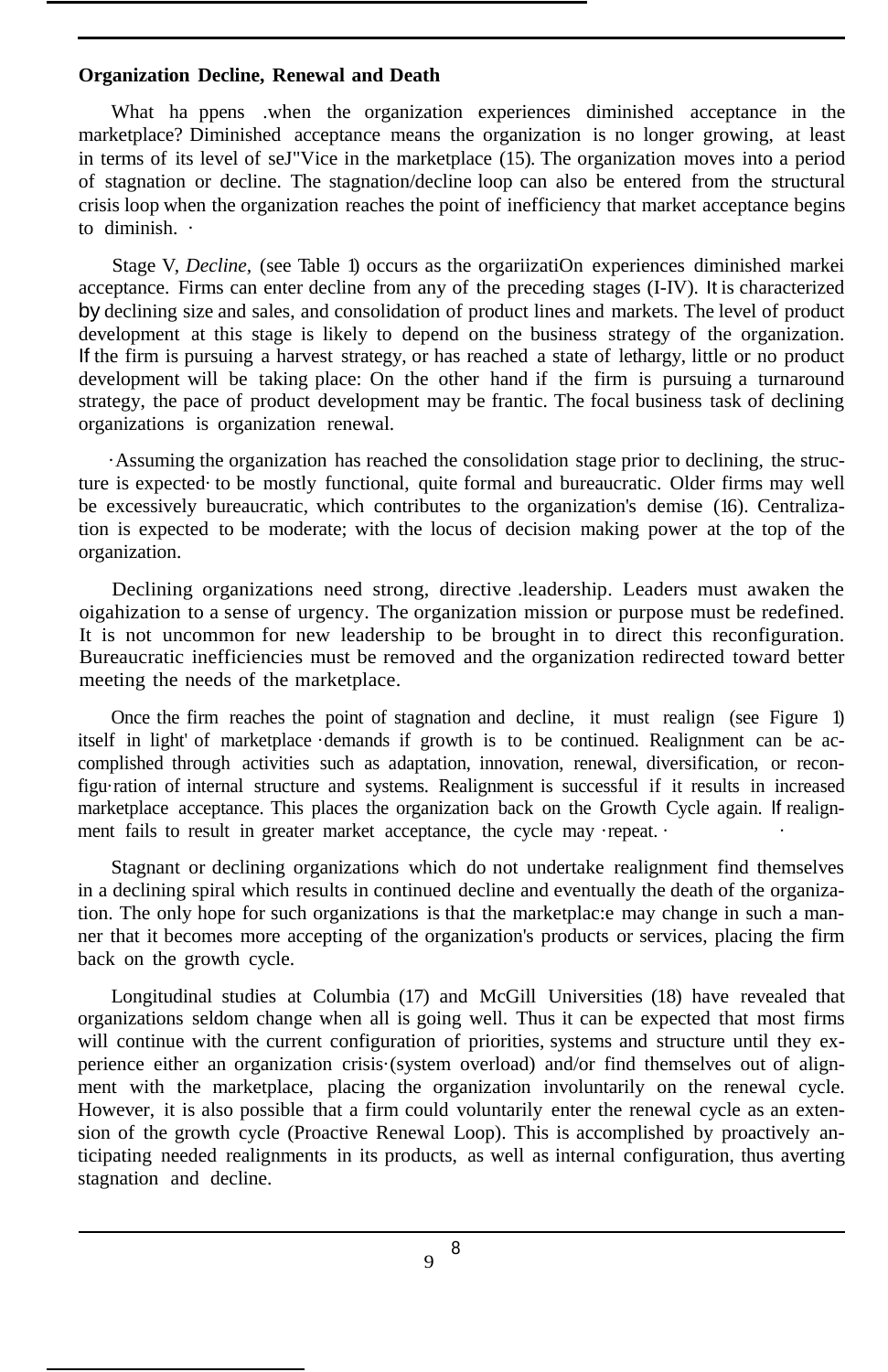### **Some Concluding Comments**

The reader has now been introduced to two models, one centering on the content of organization life cycle stages, the other depicting process issues. Having briefly described these models, it seems appropriate to conclude with a few comments regarding the models presented and the status of organization life cycle research.

What is a life cycle stage? While there are numerous models of life cycle stages, there has been very little attention paid to defining the construct. Most models do, however, describe ife cycle stages in terms of contextual, strategic or structural characteristics. Miller and Friesen n their "quantum theory" of organizations suggest the study of "configurations;' or patterns of variables which cluster together, reflecting integral interdependencies (19). The inerdependency among variables related to context, strategy and structure is well established n organization theory (20). Using this approach and drawing from the dimensions identified n Table 1, a life cycle stage can be defined as a *unique configuration of variables related to* organization *context, strategy and structure*. Stages of development can be verified by clusterng organizations along these dimensions (21). If we define a growth stage in terms of configuration, the transition between stages can be characterized as a reconfiguration along these dimensions (22).

How Many Stages? Life cycle models vary as to the number of stages. In the models reviewed in preparing Table **1,** the number of stages ranged from three to ten. Smith, Mitchell and Summer (23) suggest a three-stage model; four-stage models are proposed by Baird and Meshoulam (24), Quinn and Cameron (25) and Kazanjian (26); five stages are theorized by Galbraith (27), Greiner (28), Miller & Friesen (29); and Scott and Bruce (30); Flamholtz (31) proposes a seven-stage model, though the latter three are only briefly discussed; and the most complex model, Adizes (32), proposes a ten-stage model.

While the models suggest a fairly consistent pattern of organization growth, there is wide variance among them as to the specific number of stages. Which is correct? Do all organizations go through the same series of stages? Are there contingencies which affect the number of stages? These questions remain unanswered to date in the literature. By defining growth stages in terms of configuration, specific stages can be isolated through the use of cluster analysis or other statistical classification techniques (33). Use of these techniques in large samples, coupled with longitudinal case analyses will enable organization scholars to better answer these questions. Such efforts could greatly strengthen the predictive utility of the life cycle model.

Do life cycle stages occur in numerical order? Miller and Friesen (34) conducted a longitudinal study of life cycle stages, based on extensive case histories of 36 organizations. One interesting finding of the Miller and Friesen study is that firms do not necessarily move through the stages in a linear fashion. While firms, on the whole, moved generally from birth to \_decline, they may skip stages or revert back to certain stages. The Growth model presented herein (Figure 1) allows for this irregularity as organizations travel between the five cycle.s of growth and decline.

Do organizations change gradually, one dimension at a time, or all at once? The consensus in the literature seems to be that organizations evolve gradually within the growth stages, but make dramatic multidimensional changes between stages. Based on their longitudinal study of computer firms, Tushman, Newman and Romanelli identified two

9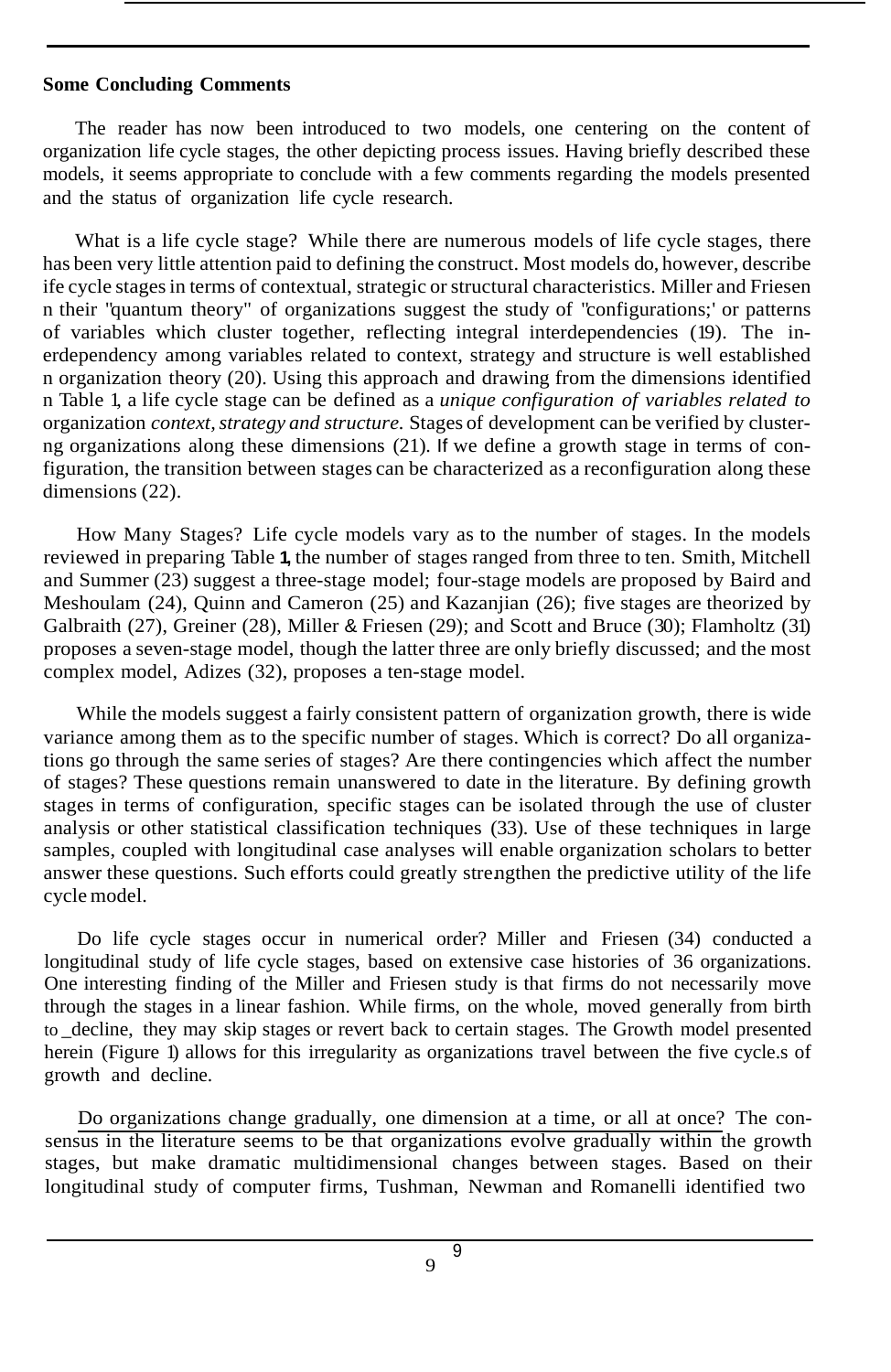types of organization change. The first was a form of incremental change, which they labeled *conveigent;* the second they labeled *discontinuous,* or*frame-breaking* change, which "involves simultaneous shifts in strategy, power, structure, and controls" (35).

What causes organizations to move from one stage to the next? Metamorphosis theory, which centers on the fit between the organization and the environment, seems to provide the best answer to this question. Baird and Meshoulam describe the process this way:

Metamorphosis models propose that change occurs when the fit between the organization and the environment is so bad that the organization's effectiveness and survival is threatened (36).

As the organization reaches this crisis point, dramatic reconfiguration occurs. Thus the organization retains a given configuration (or stage) until that configuration no longer provides an adequate fit with the environment. At this point the organization undergoes a major transition to a subsequent stage of development.

In summary, a valid model of the organization life cycle must go beyond simply delineating developmental stages to incorporate process issues as well. This paper represents an early effort toward pulling these issues together into a single, integrative model.

## **REFERENCES**

- 1. A. Chandler, *Strategy and Structure: Chapters in the History of American Ind ustrial Enterprise* (Cambridge, MA: MIT Press, 1962). L. Greiner, "Evolution and Revolution as Organizations Grow;'*Harvard Business Review,* Oune-July, 1972), pp. 37-46.J. Kimberly & R. Miles, *The Oiganization Life Cycle* (San Francisco: Jossey-Bass, 1980). I. Adizes, *Corporate Lifecycles: How and WhyCorporations Grow and Die, and What ToDo About It* (Englewood Cliffs, NJ: Prentice Hall, 1989). ). Galbraith, 'The Stages of Growth;'*Journal of Business Strategy* (Volume 3, Number 4, 1982), pp. ?'0-79. N. Churchill & V. Lewis, 'The Five Stages of Small Business Growth;'*Harvard Business Review* (May-June, 1983), pp. 30-50. R. Quinn & K. Cameron, "Organizational Life Cycles and Shifting Criteria of Effectiveness: Some Preliminary Evidence;' *Management Science* (Volume 29, Number 1, 1983), pp. 33-51. K. Smith, T. Mitchell, & C. Summer, ''Top Level Management Priorities in Different Stages of the Organizational Life Cycle;' *Academy of Management Journal* (Volume 28, Number 4, 1985), pp. 799-820. E. Flamholtz, *Managing the Transition From an Entrepreneurship toa Professionally Managed Firm* (San Francisco: jossey-Bass, 1986). B. Scott & R. Bruce, "Five Stages of Growth in Small Business," *Long Range Planning* (Volume 20, Number 3, 1987), pp. 45-52. R. Kazanjian, "Relation of Dominant Management Problems to Stages of Growth in High Technology Organizations," *Academy of Management Journal* (Volume 31, Number 2, 1988), pp. 257-'Z79.
- 2. Quinn & Cameron, "Organizational Life Cycles and Shifting Criteria of Effectiveness: Some Preliminary Evidence:'
- 3. Adizes, *Corporate Lifecycles: How and Why Corporations Grow and Die and What to Do About It.* L. Baird & I. Meshoulam, "Managing Two Fits of Strategic Human Resource Management;' *Academy of Management Review* (Volume 13, Number 1, 1988), pp. 116-126. Flamholtz, *Managing the Transition From an Entrepreneurship to a Professionally Managed Firm.* Galbraith, "The Stages of Growth:' Kazanjian, ''Relation of Dominant Problems to Stages of Growth in Technology-Based New Ventures:' D. Miller &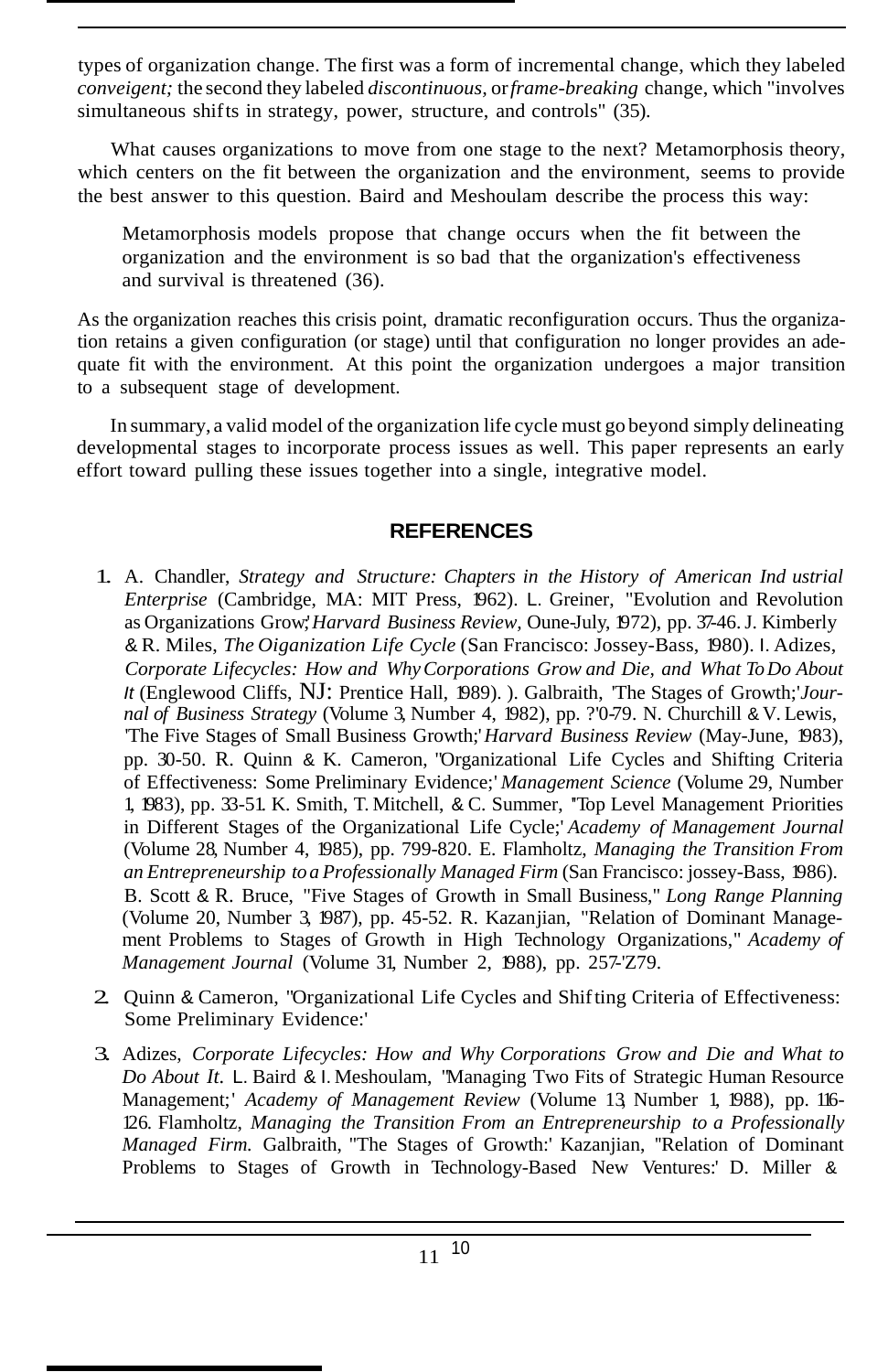P. Friesen, "A Longitudinal Study of the Corporate Life Cycle;' *Management Science* (Volume 30, Number 10, 1984), pp. 1161-1183. Quinn and Cameron, "Organizational Life Cycles and Shifting Criteria of Effectiveness: Some Preliminary Evidence:' Scott & Bruce, "Five Stages of Growth in Small Business:' Smith, Mitchell & Summer, "Top Level Management Priorities in Different Stages of the Organizational Life *Cycle:'* Greiner, "Evolution and Revolution as Organizations *Grow:'*

- 4. S. Hanks, ''.An Empirical Examination of the Organization Life Cycle in High Technology Organizations," Unpublished Doctoral Dissertation, University of Utah, 1990.
- 5. Adizes, *Corporate Lifecycles: How and Why Corporations Grow and Die and What to Do About It.* Flamholtz, *Managing the Transition From an Entrepreneurship to a Professionally Managed Firm.*
- 6. Miller & Friesen, "A Longitudinal Study of the Corporate Life Cycle:'
- 7. Scott & Bruce, "Five Stages of Growth in Small Business:'
- 8. Greiner, "Evolution and Revolution as Organizations *Grow:'*
- 9. Adizes, *Corporate Lifecycles: How and Why Corporations Grow and* Die *and What to Do About It.*
- 10. Flamholtz, *Managing the* Transition *From an Entrepreneurship to a Professionally Managed Firm.*
- 11. Scott & Bruce, "Five Stages of Growth in Small Business:'
- 12. Flamholtz, *Managing the* Transition *From an Entrepreneurship to a Professionally Managed Firm.*
- 13. Galbraith, "The Stages of Growth;' p. 75.
- 14. Greiner, "Evolution and Revolution as Organizations *Grow:'* Flamholtz, *Managing the Transition From an Entrepreneurship to a Professionally Managed Firm.* Adizes: *Corporate Lifecycles:.How and WhyCorporations Grow and Die and What toDo About It.*
- 15. It may continue to grow in size, resulting in decreasing levels of productivity.
- 16. Adizes, *Corporate Lifecycles: How and Why Corporations Grow and Die and What to Do About It.*
- 17. M. Tushman, W. Newman and E. Romanelli, "Convergence and Upheaval: Managing the Unsteady Pace of Organizational Evolution;' *California Management Review* (Volume 29, Number 1), pp. 29-44.
- 18. D. Miller & P. Friesen, "Momentum and Revolution in Organizational Adaptation;' *Academy of Management journal* (Volume 23, 1980), pp. 268-299. H. Mintzberg, "Crafting Strategy;' *Harvard Business Review* Oune-july, 1987), pp. 66-75.
- 19. D. Miller & P. Friesen, *Organizations: A Quantum View* (Englewood Cliffs, NJ: Prentice Hall, 1984).
- 20. Chandler, *Strategy and Structure: Chapters* in *the* History *of American Ind ustrial Enterprise.* ). Galbraith & R. Kazan jian, *Strategy Implementation: Structure, Systems and Process* (St. Paul: West, 1986).
- 21. Miller & Friesen, Organizations: *A Quantum View.* Smith, Mitchell & Summer, ''Top Level Management Priorities in Different Stages of the Organization Life Cycle:'